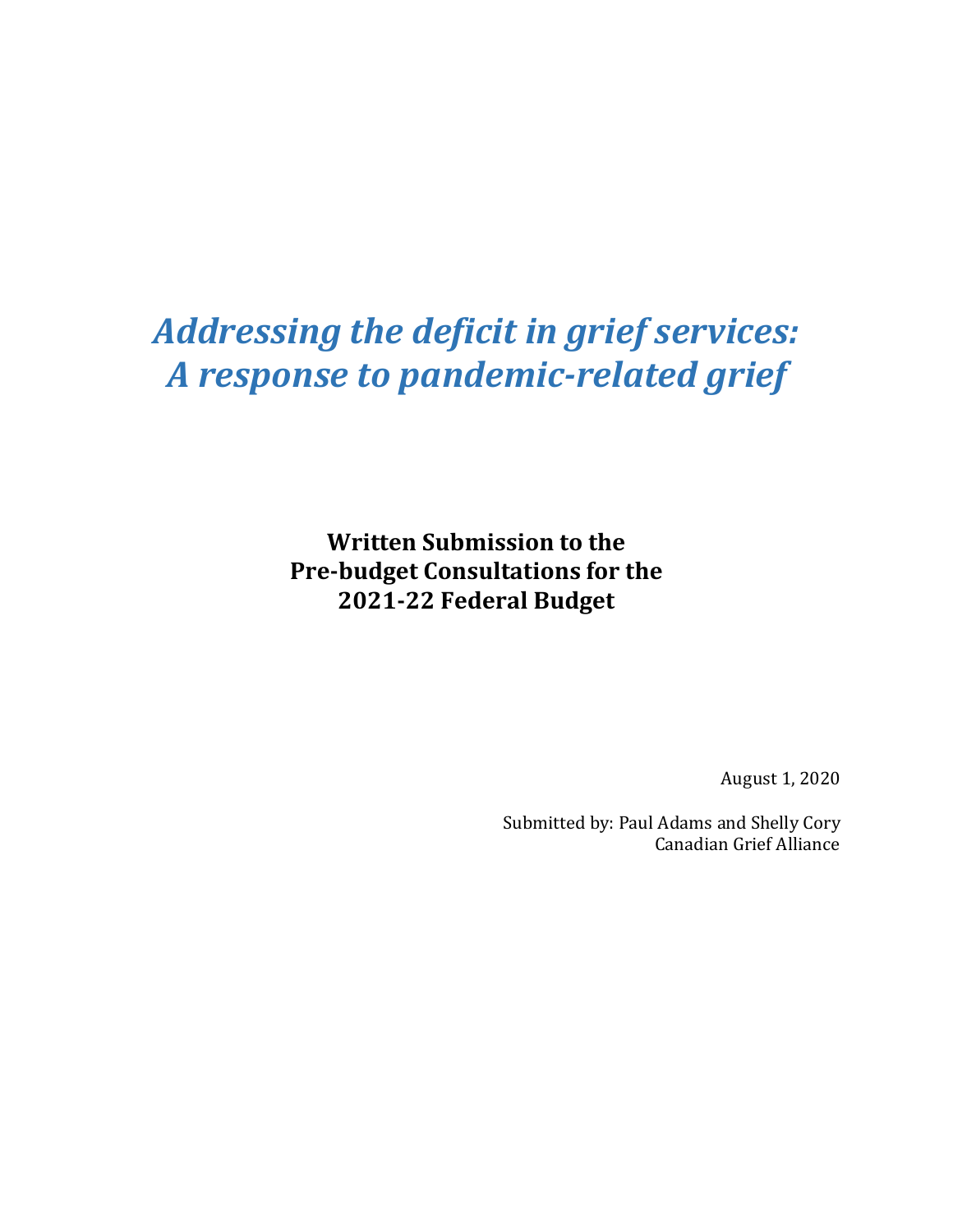# **List of Recommendations:**

**Recommendation 1:** That the government provide funding in the amount of \$75,000 to the Canadian Virtual Hospice for the rapid development of a consultation-driven National Pandemic Grief Response Strategy.

**Recommendation 2:** That the government invest \$100 million over three years to sustain and expand existing grief and bereavement services, and to undertake a national public awareness campaign and grief education initiatives to address pandemic-related grief.

**Recommendation 3:** That the government invest \$10 million in the Canadian Institutes for Health Research and the Social Sciences Humanities Research Council for pandemicrelated grief research.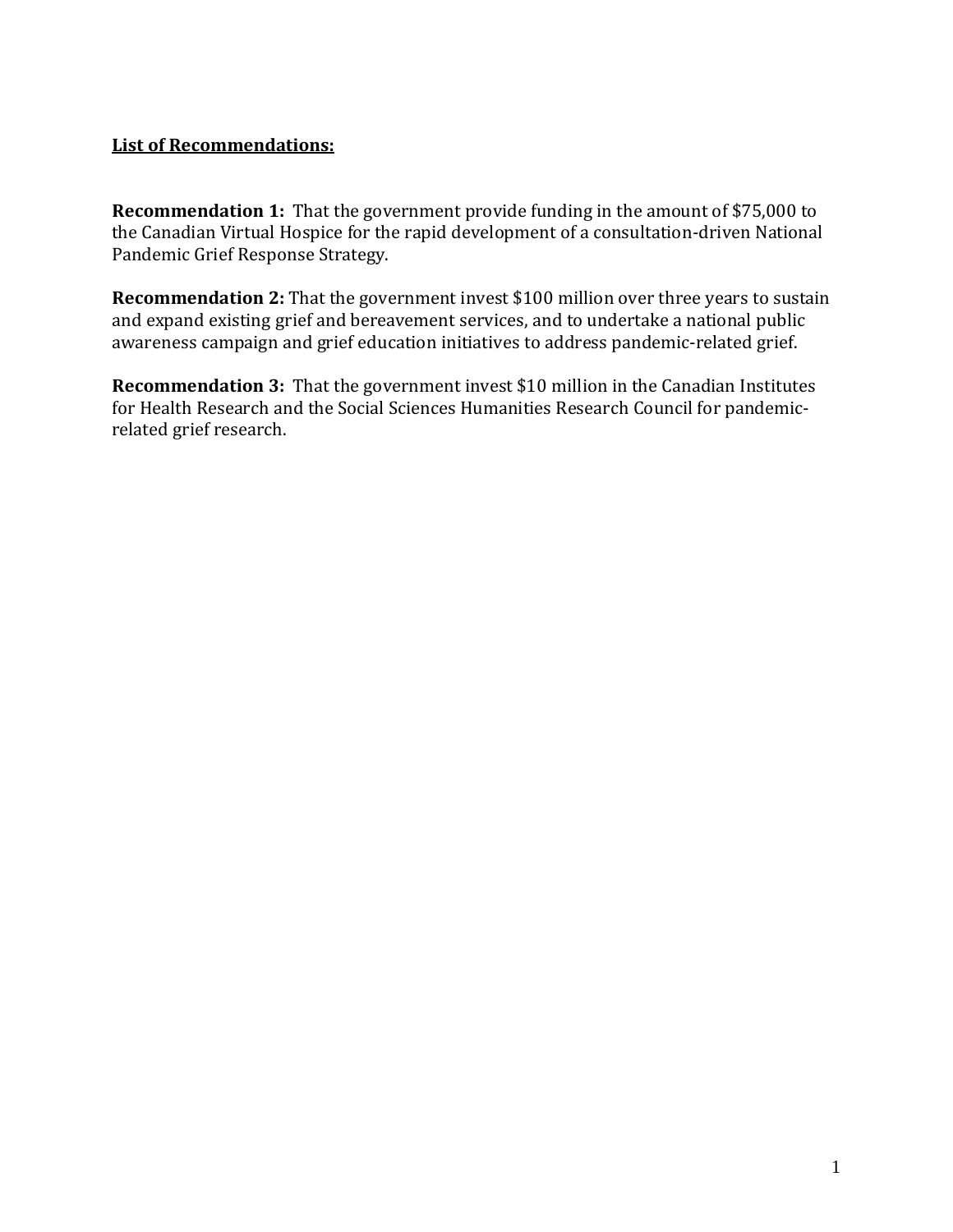The Canadian Grief Alliance, coordinated by the Canadian Virtual Hospice and supported by more than 140 health-related organizations across Canada (see list below), respectfully submits recommendations for *A National Response to Pandemic-related Grief* to the Prebudget consultations by the House of Commons Standing Committee on Finance.

The recommendations will enable the Government of Canada to proactively anticipate, mitigate and address the health and social impacts of the COVID-19 pandemic for the more than 2 million grieving Canadians who will be impacted each year of the pandemic. The two-phased approach includes, in the first phase, the development of a consultation-driven national strategy to encompass policy, programs, research and education initiatives. The second phase will immediately implement initiatives to increase access to grief supports for the public; support frontline healthcare providers with their COVID-related work trauma and grief; improve public understanding of grief, healthy coping strategies and resources; and fund research to better understand and respond to pandemic-related grief.

Canada's fragmented, under-resourced and inadequate grief services are already being overwhelmed by the volume and complexity of the COVID-related grief of Canadians whose common form of support – personal connection – has been severed. Lack of tailored services for underserved populations including Indigenous Peoples, seniors, those living in rural and remote areas, immigrants and refugees, children and youth, Francophones, the precariously housed and those in the Corrections system will compound social, health and economic impacts.

The pandemic has brought to the forefront the urgent need to respond to and support grieving Canadians. The scholarly literature anticipates the dire social, physical and psychological consequences of deaths and other losses (jobs, financial security, life as we know it) incurred during the unique circumstances of the pandemic for the public, healthcare workers, first responders and others delivering essential services. This can lead to increased instances of complicated and prolonged grief, depression, and the risk of suicide. Robbed of final goodbyes, tormented by reports of poor conditions in some facilities, unable to undertake grief rituals, and forced separation from the critical support of family, friends and community, Canadians grieving all deaths are at elevated risk of unresolved, complicated and prolonged grief. This grief will affect their health, ability to work and maintain relationships; encourage unhealthy coping; and create additional pressure on health systems and the economy.

Canada's 2019 death rate of 7.8/1000 population equates to 293,280 deaths annually. The pandemic is increasing Canada's death rate, and the public health restrictions are negatively impacting the grief of those directly affected by each death. A recent study by Pennsylvania State University found that each death directly impacts nine people – some 2,700,000 million Canadians annually. This doesn't include impacts on extended family, friends, workplaces, schools, communities. Neither does it account for people grieving other pandemic-related losses nor those grieving pre-pandemic deaths, whose grief has been prolonged by physical distancing and social isolation.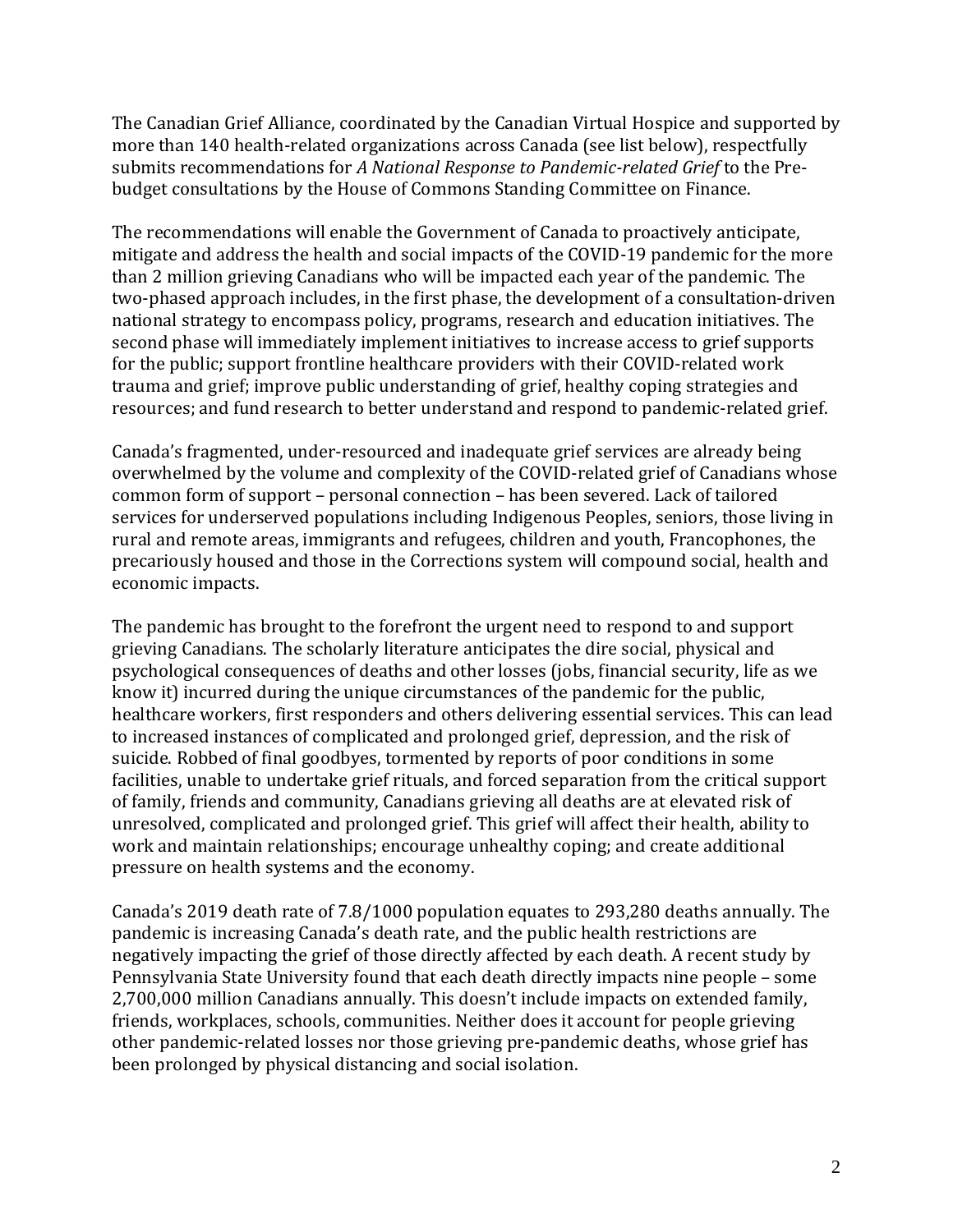While the Government of Canada has announced significant pandemic-related investments in mental health, grief is outside the mandate of the Canadian Mental Health Commission and mental health associations. To date, there has been no acknowledgment of unresolved grief as an additional mental health crisis by the Government of Canada, no planning to address the severe deficit in grief services, nor recognition of the impact that failing to act will have on our society and the economy. In many provinces and territories, publicly funded grief support is minimally available with long waiting lists, or entirely absent. Many of the free grief services available are offered by not-for-profit organizations that are struggling with sharp declines in charitable donations. Job losses and financial insecurity are creating a significant barrier to accessing private grief counselling. The level of distress and complexity of grief created by the pandemic will warrant immediate access to publiclyfunded programs.

# **Recommendation 1: Developing a National Strategy**

Canada has never had a national grief strategy. Sound, impactful investment is based on understanding need and identifying cost-effective opportunities for meeting those needs. The consultation-driven process managed by Canadian Virtual Hospice will be chaired by Paul Adams, former journalism professor, Carleton University, formerly of the CBC and The Globe and Mail, supported by an Advisory Committee of grief and related experts. The consultation will engage individuals and organizations delivering grief supports; provincial, territorial, and federal governments; organizations representing underserved groups including: seniors, Francophones, Indigenous Peoples, immigrants and refugees, 2SLGBTQ+ communities and other key informants.

The strategy will:

- Define gaps and shortages in services and resources.
- Identify innovative programs to scale and spread to address gaps.
- Address the specific needs of underserved populations including but not limited to those living in rural and remote areas, Indigenous Peoples, immigrants and refugees, children and youth, 2SLGBTQ+, Francophones, those living in correctional facilities.
- Identify grief needs of people working in healthcare.
- Consider technology solutions.
- Outline approaches for building capacity within individuals and communities to enhance resilience and support healthy grieving.
- Deliver a detailed set of recommendations for implementation.

# **Recommendation 2: Invest \$100 million over three years in accessible, inclusive grief services for Canadians.**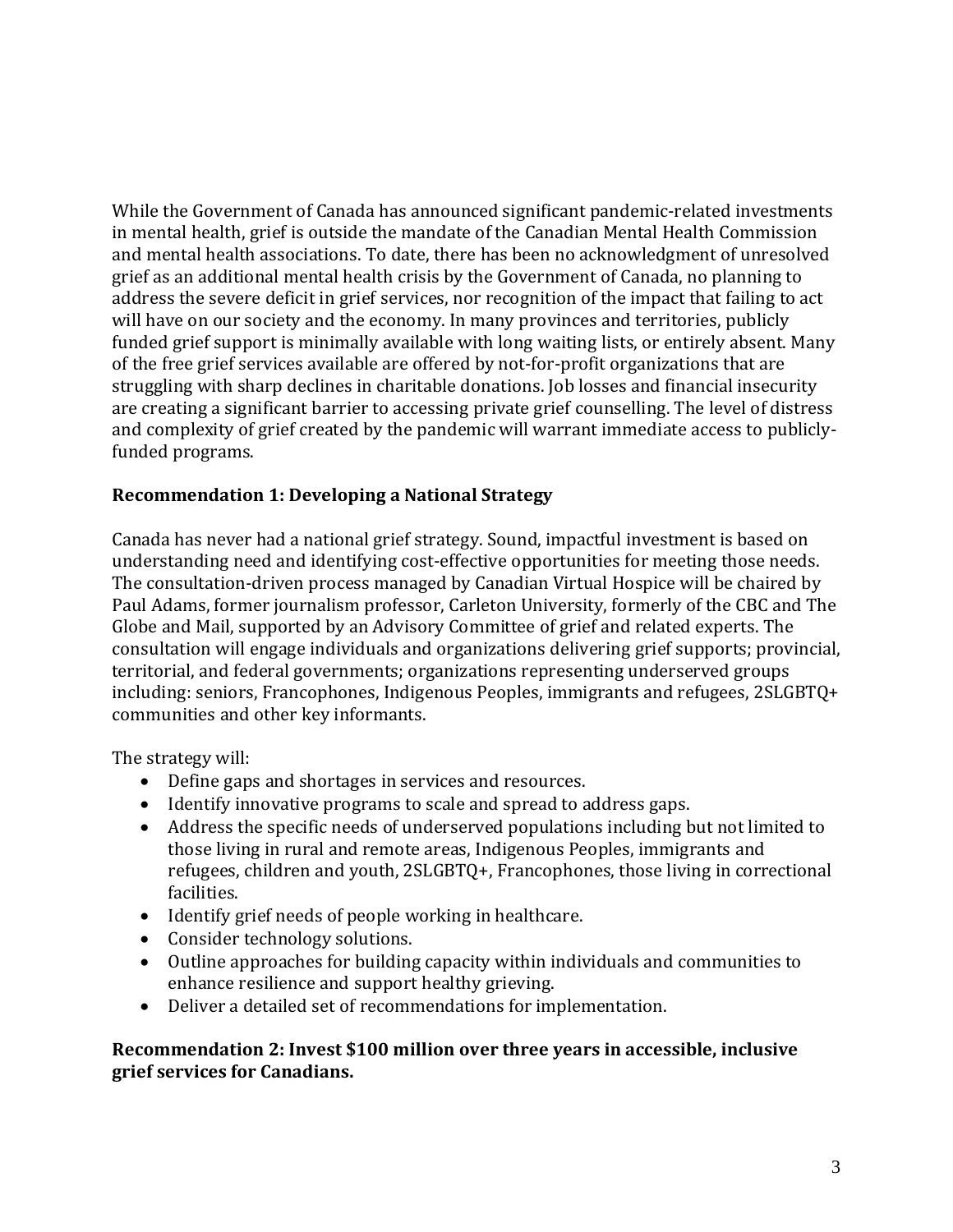Invest \$100 million for community-based, provincial and/or regional grief and bereavement programs to support innovation, best/leading edge practices, capacity building initiatives, and identification and scale and spread of innovative programming. The fund will be administered by the Government of Canada. Immediate investment will enable a time-limited, three-year response to pandemic related grief, providing early interventions to reduce downstream costs and multi-year funding to address the needs of the second wave of the pandemic. The term of investment will encompass the anticipated length of the pandemic and 12 – 18 months of post pandemic support. The investment will:

- Sustain and expand services to ensure that existing grief programs are adequately resourced and that services and resources are accessible.
- Develop and implement a national public awareness campaign to inform and educate the public on grief, healthy coping strategies and community resources with tailored campaigns for Indigenous Peoples and immigrants and refugees that meet their unique histories, needs and experiences.
- Develop tailored grief services and resources to meet unmet needs of underserved and disproportionately impacted populations.
- Curate, develop and make available a suite of grief services for people working in health care for their grief-related work trauma at no cost.
- Curate novel practices adopted by health facilities to create connection between patients and families separated by visiting restrictions, geography or other barriers.

These initiatives will:

- Mitigate the adverse outcomes of unsupported or poorly supported grief, including clinical depression and suicide ideation.
- Assist Canadians and our communities to better support grievers.
- Provide accessible grief resources and services to support and retain people working in healthcare.
- Reduce significant downstream costs to the healthcare system and the economy that will result if the lack of grief services are not addressed.

# **Recommendation 3: Invest \$10 million in Canadian Institutes for Health Research and Social Sciences Humanities Research Council to support grief research.**

This investment will enable Canada to rapidly scale up research capacity to better equip healthcare providers, communities and our country to better respond to the evolving, unique and long-term grief/bereavement needs resulting from the pandemic.

The Canadian Grief Alliance (CGA) began as a group of 36 national leaders in grief and bereavement and has grown to more than 140 health-related organizations requesting that the Government of Canada #MakeGriefAPriority. The CGA is convened by The Canadian Virtual Hospice, a charitable organization with a track record for delivering innovative programming to support more than 2.4 million visitors annually.

# **Supporting Organizations**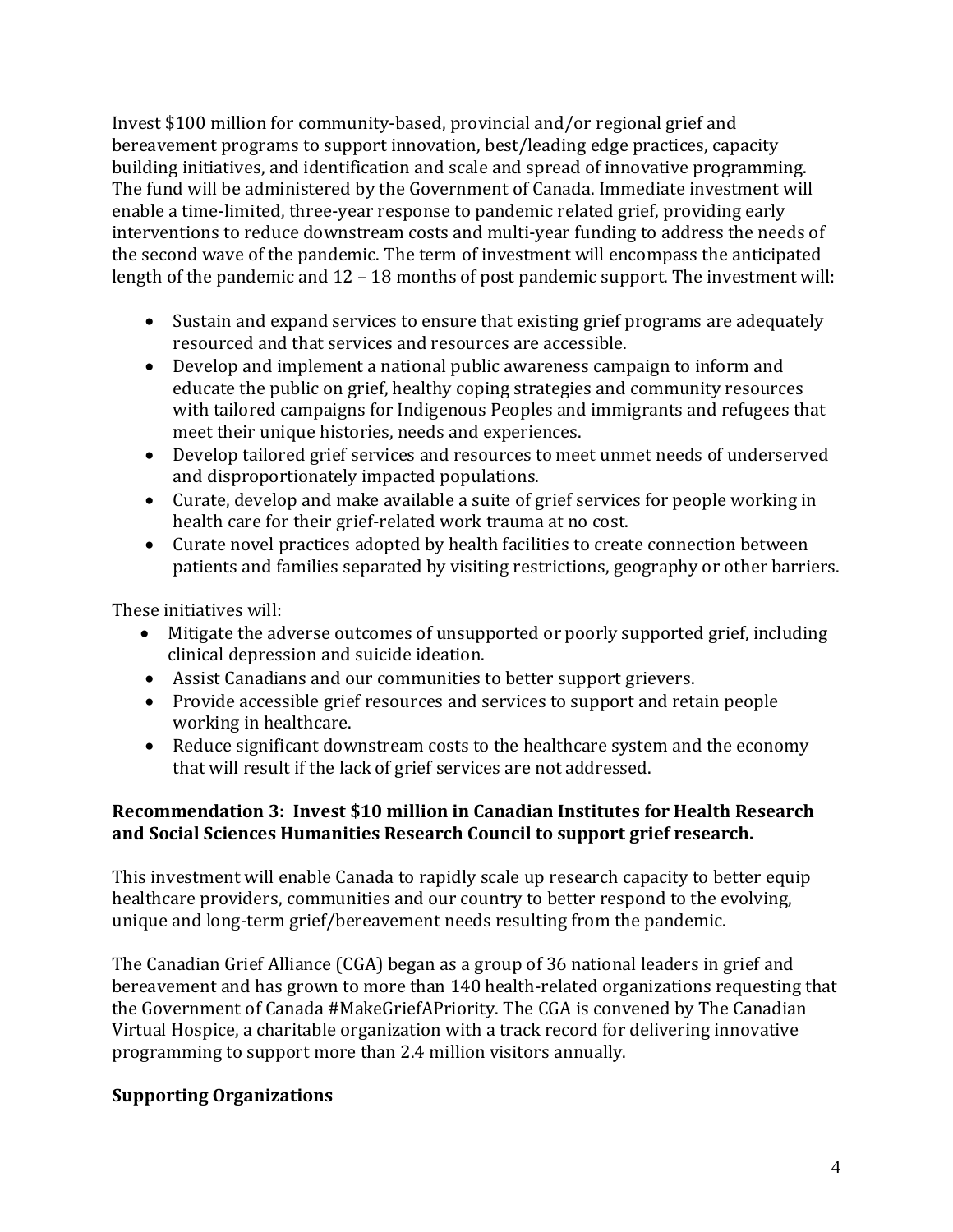# **National**

Canadian Medical Association Canadian Nurses Association Canadian Society of Palliative Care Physicians Canadian Association of Social Workers Canadian Association for Spiritual Care The Enchanté Network Young Adult Cancer Canada Canadian Association of Psychosocial Oncology Pauktuutit Inuit Women of Canada Canadian Aboriginal HIV/AIDS Network All Nations Hope Network Dying With Dignity Canada Canadian Association for Marriage & Family Therapy End of Life Doula Association of Canada The Leukemia & Lymphoma Society of Canada Canadian Alliance for Grieving Children and Youth Canada Bereavement Registry Canadian Integrative Network for Death Education and Alternatives Schizophrenia Society of Canada Melanoma Network of Canada Canadian Health Advocates Inc. Canadian Medical Hall of Fame

# **Alberta**

Alberta Hospice Palliative Care Association Covenant Health Palliative Institute Caregivers Alberta Hospice Calgary Red Deer Hospice Hospice Society of Camrose and District Children's Grief Centre Healthy Directions Transitions Music Therapy Oliver's Funeral Home

# **British Columbia**

BC Hospice Palliative Care Association BC Centre for Palliative Care Family Caregivers of BC Island Health Vancouver Island Health Authority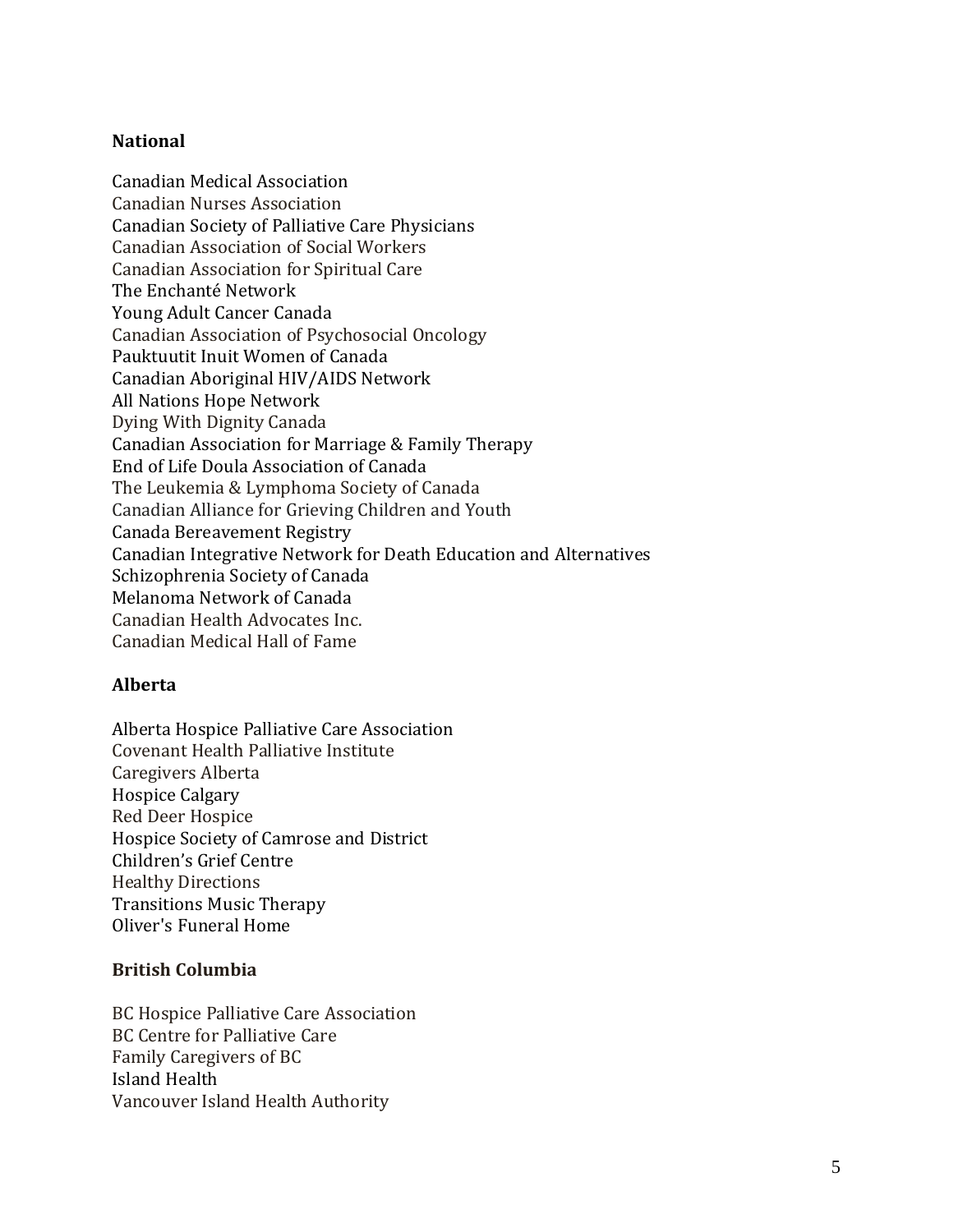BC Bereavement Helpline Camp Kerry Kilala Lelum (Urban Indigenous Health & Healing Cooperative) Abbotsford Hospice Society Vancouver Hospice Society Delta Hospice Society Hospice Society of the Columbia Valley Prince Rupert and District Hospice Society Victoria Hospice Society Peace Arch Hospice Society Burnaby Hospice Society Crossroads Hospice Society 100 Mile District Hospice Palliative Care Society Sea to Sky Hospice Society Desert Valley Hospice Society West End Seniors' Network Moving Forward Family Services Life and Death Matters Honour End of Life Care Pacific Well-Being

#### **Manitoba**

Palliative Manitoba Rainbow Resource Centre Two-Spirited People of Manitoba Inc. Cancer Care Navigation Services - Northern Regional Health Authority Rock Lake Palliative Care Peguis Home & Community Care Robert Smith School

#### **New Brunswick**

NB COPES Child and Family Grief Center

# **Newfoundland and Labrador**

Newfoundland and Labrador Palliative Care Association

# **Nova Scotia**

NS Hospice Palliative Care Association Doctors Nova Scotia Caregivers Nova Scotia Hospice Halifax Colchester East Hants Hospice Society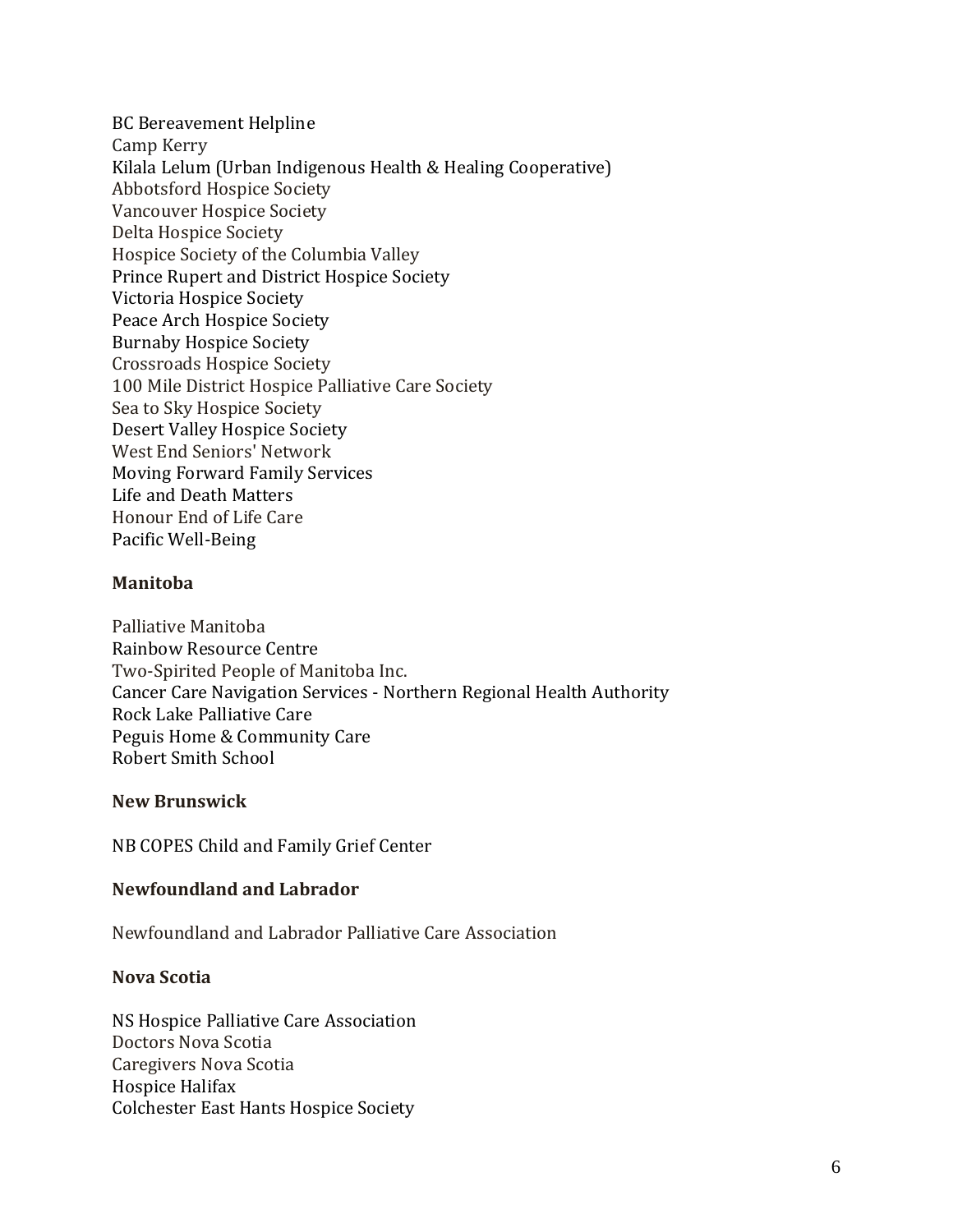#### Good Grief Halifax

#### **Ontario**

Hospice Palliative Care Ontario RNAO Palliative Care Nurses Interest Group Centre for Education and Research on Aging & Health at Lakehead University de Souza Institute Hope House Community Hospice Dundas County Hospice Hospice Outreach Programs of Elgin Hospice Muskoka McNally House Hospice Madawaska Valley Hospice Palliative Care Hazel Burns Hospice Hospice Wellington Dr Bob Kemp Hospice and Bereavement Services Heart House Hospice St. Joseph's Hospice Sarnia Lambton St Joseph's Hospice London Hospice Northwest Roger Neilson House Evergreen Hospice Hospice Peterborough Matthews House Hospice Doane House Hospice Kensington Health Near North Palliative Care Network Bereavement Ontario Network Bereaved Families of Ontario - South Central Region Bereaved Families of Ontario – Ottawa Bereaved Families of Ontario – Kingston Bereaved Families of Ontario - Midwestern Region Healing Broken Hearts Good Grief! Bereavement Healing Services Gilda's Club of Greater Toronto The Hummingbird Centre for Hope Grief Recovery Ontario Dr. Jay Children's Grief Centre Children and Youth Grief Network The Lighthouse Program for Grieving Children Seasons Centre for Grieving Children Jewish Family and Child Service of Greater Toronto Victorian Order of Nurses - Oxford Unity Health Toronto Selah Resources